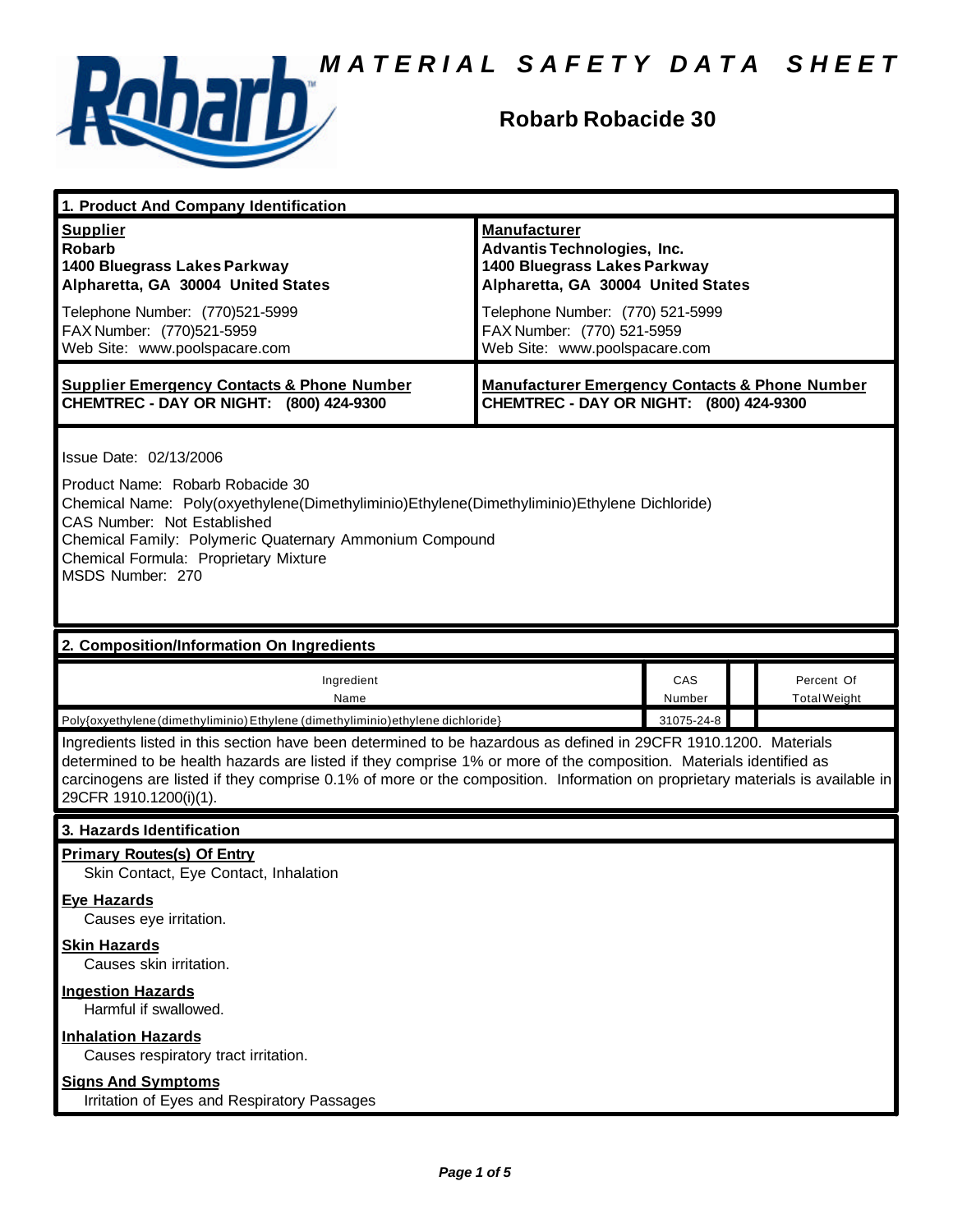## **Robarb Robacide 30**

## **3. Hazards Identification - Continued Conditions Aggravated By Exposure** None Known **First Aid (Pictograms) 4. First Aid Measures Eye** Remove the victim from the source of contamination or exposure to nearest eyewash or other source of clean water. Hold eyelids apart and immediately flush eyes with plenty of water for at least 15 minutes. **Skin** Rinse the affected area with tepid water for at least 15 minutes. **Ingestion** Call a physician or a poison control center immediately. If victim is fully conscious, give one or two cups of water or milk to drink. If swallowed, do not induce vomiting unless directed to do so by medical personnel. **Inhalation** If inhaled, remove to fresh air. If breathing is difficult, give oxygen. **Note To Physician** No Specific Antidote is known. Treat Symptoms. Evaluate Principal Route of Entry, Seek appropriate medical attention. Never give anything by mouth to an unconscious person.

## **Fire Fighting (Pictograms)**



## **5. Fire Fighting Measures**

Flash Point: N/A °F

## **Extinguishing Media**

Use the appropriate extinguishing media for the surrounding fire.

## **6. Accidental Release Measures**

Contain and/or absorb spill with inert material (e.g. sand, vermiculite). Avoid release to the environment. Do not flush to sewer.

## **Handling & Storage (Pictograms)**



## **7. Handling And Storage**

## **Handling And Storage Precautions**

Keep out of reach of children. Wash thoroughly after handling.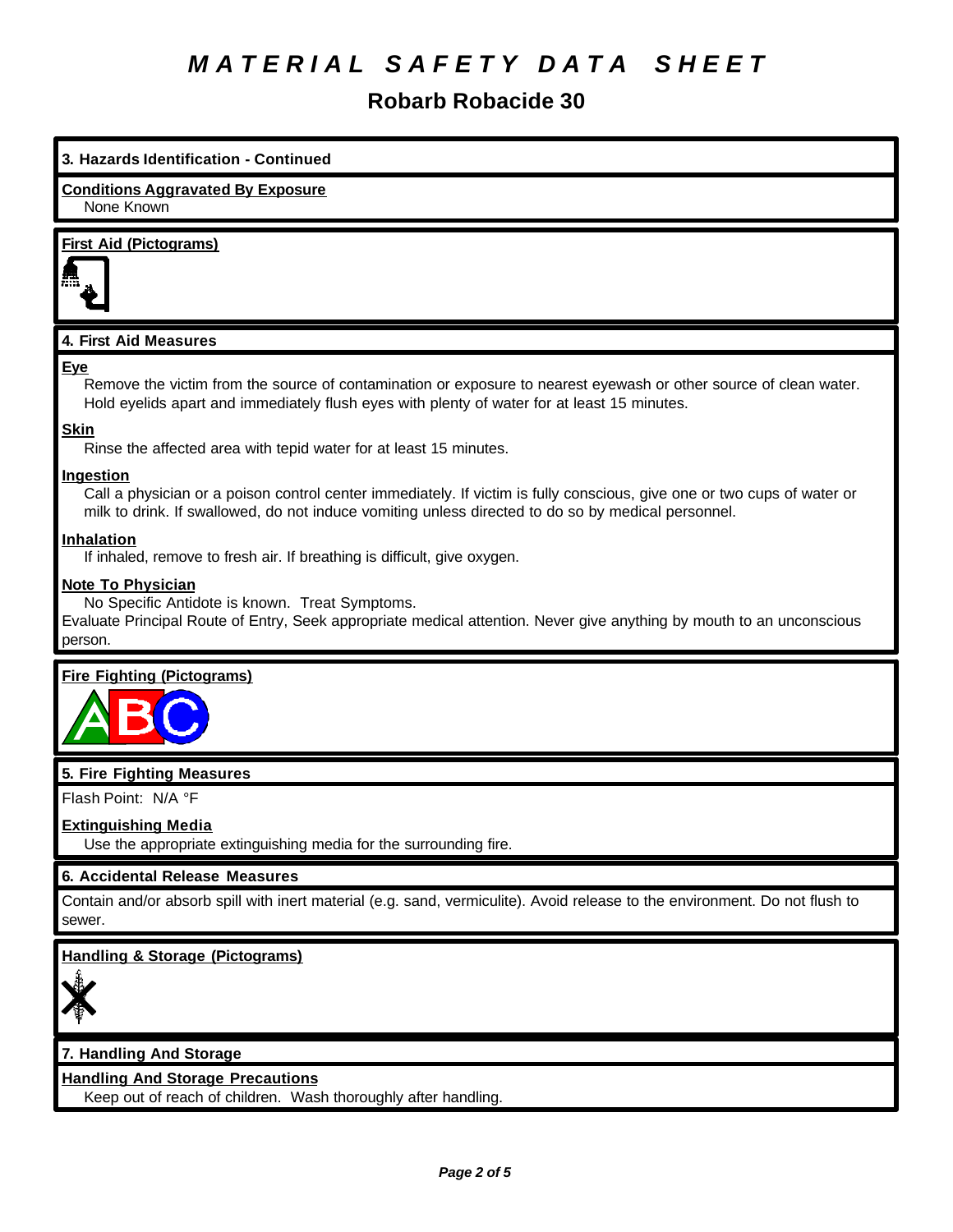## **Robarb Robacide 30**

## **7. Handling And Storage - Continued**

#### **Handling Precautions**

Avoid contact with eyes.Wash hands before eating, drinking, or smoking.

#### **Storage Precautions**

Store in a cool dry place. Keep out of reach of children.

### **Work/Hygienic Practices**

 Use safe chemical handling procedures suitable for the hazards presented by this material. Do not contaminate Water Food or Feed by storage or cleaning equipment.

#### **Protective Clothing (Pictograms)**



#### **8. Exposure Controls/Personal Protection**

#### **Engineering Controls**

Local exhaust acceptable. Special exhaust not required

### **Eye/Face Protection**

Safety glasses with side shields or goggles recommended.

#### **Skin Protection**

Chemical-resistant gloves.

#### **Respiratory Protection**

General room ventilation is normally adequate.

#### **9. Physical And Chemical Properties**

#### **Appearance**

Tan colored liquid

## **Odor**

Moderate

Chemical Type: Mixture Physical State: Liquid Boiling Point: 212 °F Specific Gravity: 1.07 Percent Volitales: Not established Vapor Pressure: Not established pH Factor: 6-8 Solubility: soluble Viscosity: Not established Evaporation Rate: Not established

## **10. Stability And Reactivity**

Stability: Stable Hazardous Polymerization: Will not occur

#### **Incompatible Materials**

Anionic Polymers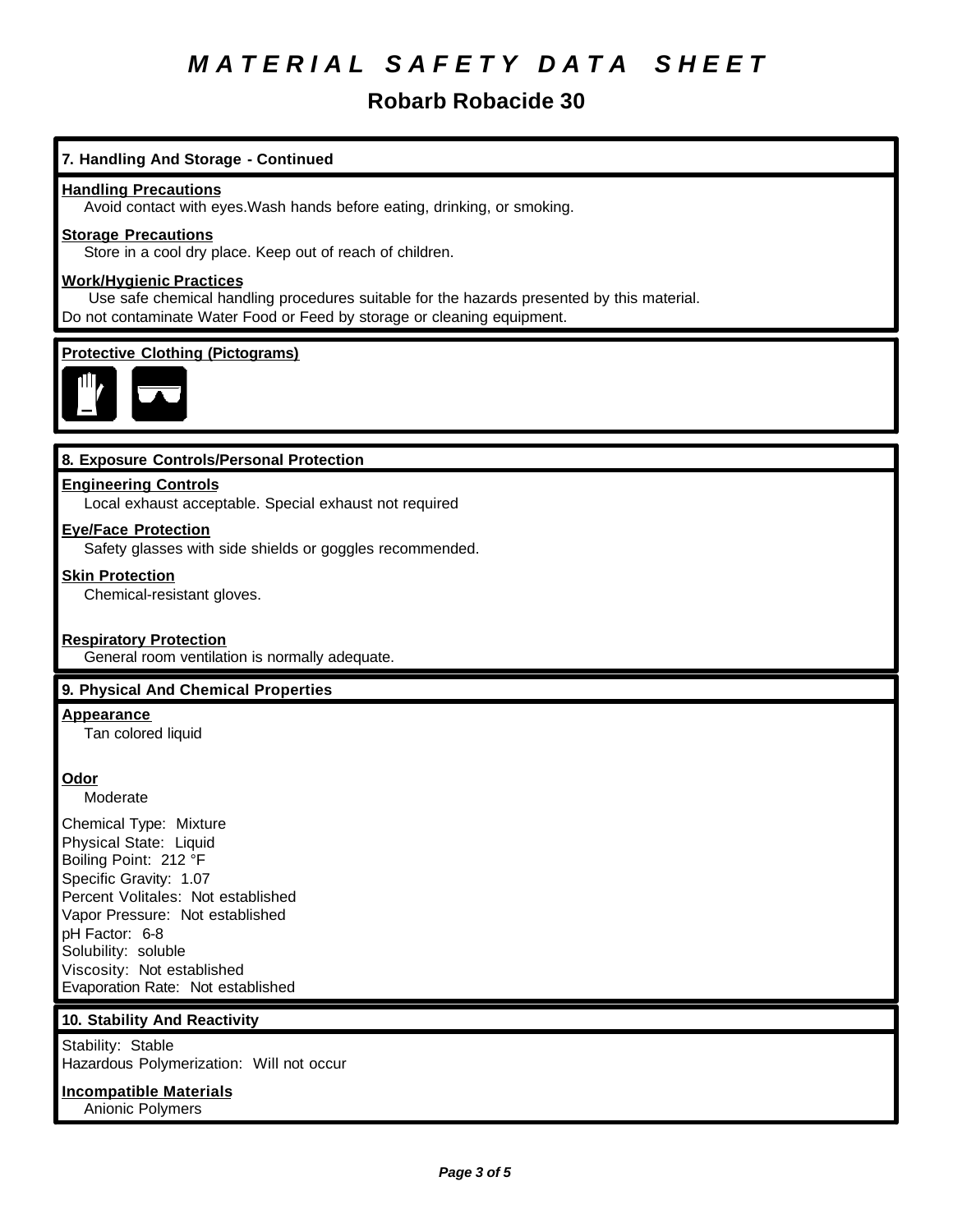**Robarb Robacide 30**

## **11. Toxicological Information**

### No Data Available...

## **12. Ecological Information**

No Data Available...

## **13. Disposal Considerations**

Refer to applicable local, state and federal regulations as well as industry standards.

## **14. Transport Information**

## **Proper Shipping Name**

Environmentally Hazardous Substance, Liquid, n.o.s.,

(Poly[oxyethylene(dimethyliminio)ethylene(dimethyliminio)ethylene dichloride]), Marine Pollutant

## **Hazard Class**

9, PGIII

## **DOT Identification Number**

UN3082

## **Additional Shipping Paper Description**

North American Emergency Response Guide No. 171 Not regulated by DOT for ground or air shipments [see exception for marine pollutants 49CFR171.4(c)].

## **15. Regulatory Information**

### **State Regulations**

 California Proposition 65: This product had been reviewed for Prop 65 components and the following applies: Warning: This product may contain substance(s) which are known to the State of California to cause cancer or reproductive harm. (Contents may contain trace levels of (<10 ppm) of Dichloroethyl ether, 1,4-Dioxane and (<20 ppb) N-nitrosodimethylamine). Trace contaminants from Poly[oxyethylene(diamethlyimino)ethylene(diethylimino) ethylene dichloride)



## **16. Other Information**

**Revision/Preparer Information**

**MSDS Preparer: JHW**

**This MSDS Superceeds A Previous MSDS Dated: 01/25/2002**

**Reference Documentation**

#### **Disclaimer**

**Although reasonable care has been taken in the preparation of this document, we extend no warranties and make no representations as to the accuracy or completeness of the information contained therein, and assume no responsibility regarding the suitablility of this information for the user's intended purposes** or for the consequences of its use. Each individual should make a determination as to the suitability of **the information for their particular purposes(s).**